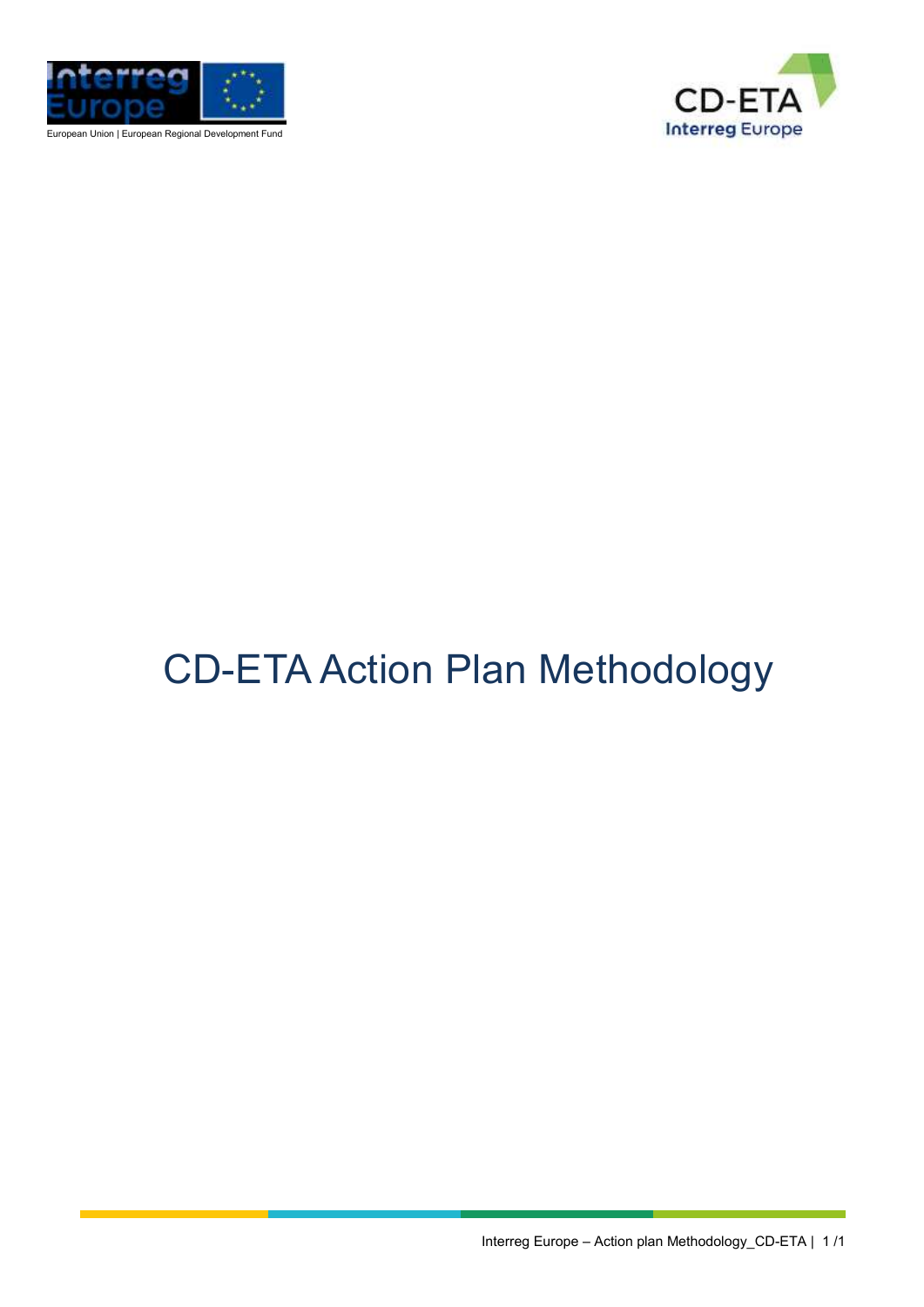

## **Content**

| Introduction                                                                                                                                   |                  |
|------------------------------------------------------------------------------------------------------------------------------------------------|------------------|
|                                                                                                                                                | 4                |
| Project introduction                                                                                                                           | 4                |
| Defining terms                                                                                                                                 | 4                |
| Digitisation                                                                                                                                   | 4                |
| Digitalisation                                                                                                                                 | 5                |
| Metadata                                                                                                                                       | 5                |
| Cultural heritage                                                                                                                              | 5                |
| Intangible heritage                                                                                                                            | 5                |
| Underwater heritage                                                                                                                            | 6                |
| Natural heritage                                                                                                                               | 7                |
| Memory institution                                                                                                                             | $\overline{7}$   |
| Digitisation best practices and standards                                                                                                      | $\overline{7}$   |
| International standards                                                                                                                        | $\overline{7}$   |
| ISO/TR 13028:2010: Information and documentation - Implementation guidelines for digitization of records 7<br>Existing digitisation guidelines | 8                |
| Federal Agencies Digital Guidelines Initiative (FADGI)                                                                                         | 8                |
| Metamorfoze                                                                                                                                    |                  |
| The National Archives                                                                                                                          | 8                |
| Best practices                                                                                                                                 | 8                |
| <b>Digital Preservation Coalition</b>                                                                                                          | 8                |
| Mission, vision, strategy                                                                                                                      | 9                |
| SMART approach                                                                                                                                 | $\boldsymbol{9}$ |
| Specific                                                                                                                                       | 9                |
| Measurable                                                                                                                                     | 9                |
| Achievable                                                                                                                                     | 10               |
| Relevant                                                                                                                                       | 10               |
| Time-bound                                                                                                                                     | 10               |
| Planning for digitisation                                                                                                                      | 11               |
| Digitisation maturity model                                                                                                                    | 11               |
| Define needs                                                                                                                                   | 11               |
| Copyright clearances                                                                                                                           | 12               |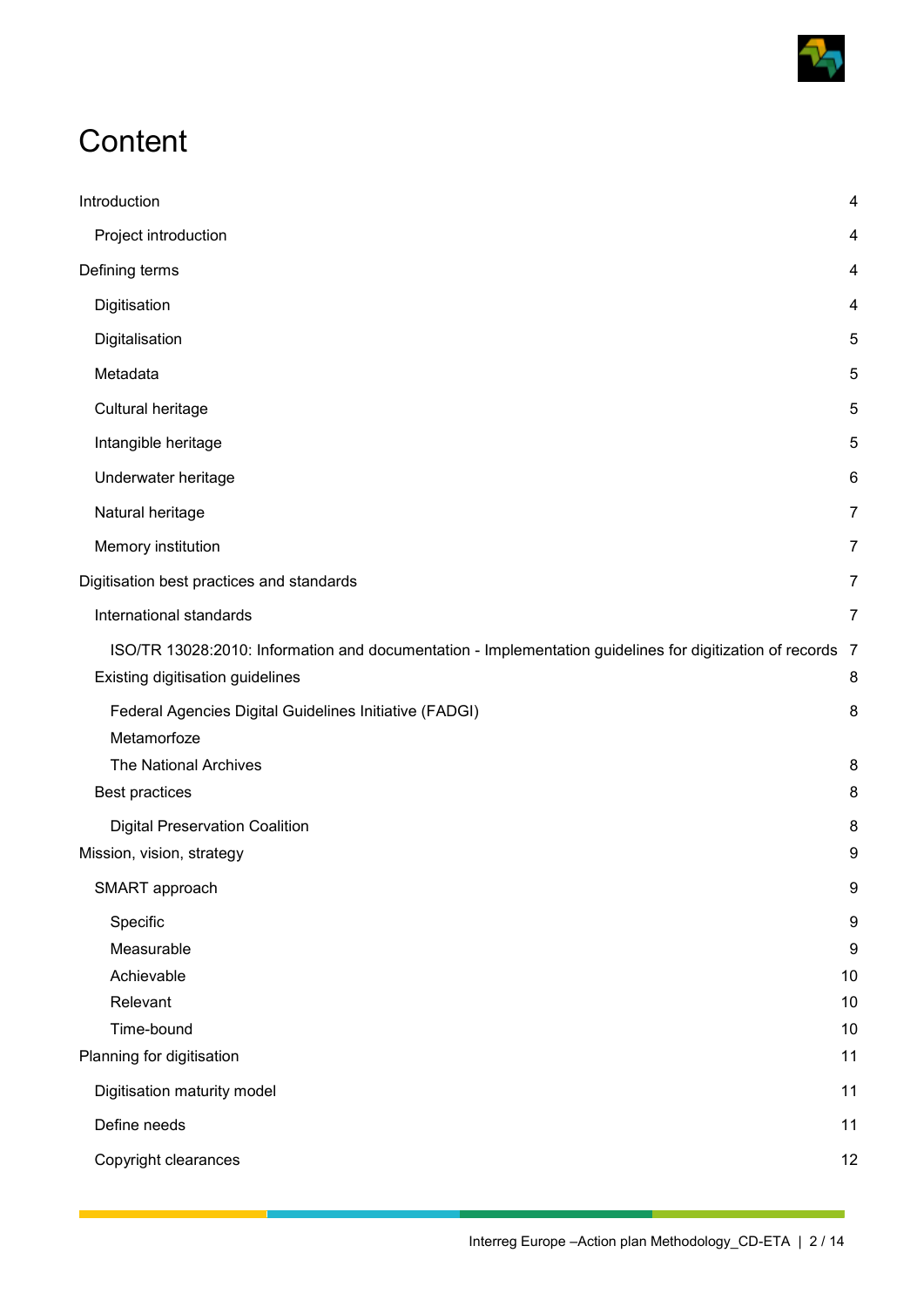

| Standards                             | 12 |
|---------------------------------------|----|
| Tools for elaborating the action plan | 12 |
| SWOT analysis                         | 12 |
| Europeana impact toolkit              | 13 |
| Value proposition canvas              | 13 |
| Gains                                 | 13 |
| Pains                                 | 13 |
| Customer job(s)                       | 14 |
| Gain creators                         | 14 |
| Pain relievers                        | 14 |
| Products and services                 | 14 |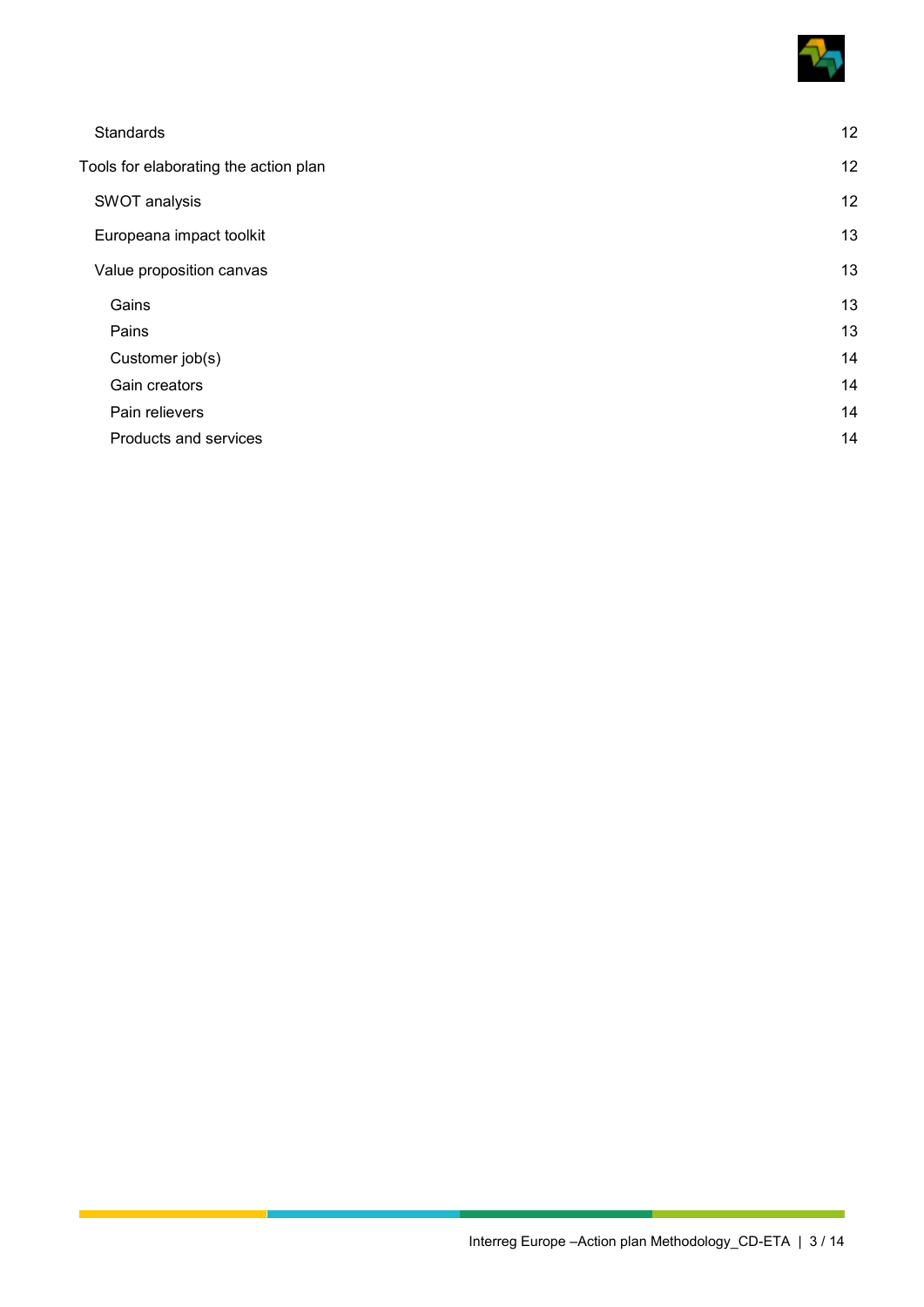

### <span id="page-3-0"></span>Introduction

This document provides overall methodologies for working with action plan for CD-ETA project. It is not a step-bystep user guide, rather, it is collection of best practices how to plan and elaborate the project.

This document also provides a common terminology, to make sure all the project partners use the same vocabulary; as well as list of known best practices, regional and international digitisation and preservation policies.

### <span id="page-3-1"></span>**Project introduction**

Digitization and digital technologies became an integral part of people's life and economy's development. However, it is acknowledged that most natural and cultural values that are unique or can actually be seen in a single place, are not subject to digitization yet. This hampers the access to the general public. The issue on how to improve this situation is a common challenge for all regions in Europe. It is clear that conventional approaches do not give the necessary results. Innovative solutions are required so that they could ensure both conservation, promotion and development of natural, cultural and historical heritage. Digitization is an innovative approach the application of which can be addressed to solving a large part of the visible problems in the management of natural and cultural heritage. It is necessary also synchronization with international standards related to the information structure of the digitized objects. In this regard, for the problem to be resolved, main project objective is: to improve adoption of the digitization policy for natural and cultural heritage and to be prepared the implementation of best practices into the participating regions, according to their needs. The implementation of this common plan for cooperation work on interregional level will contribute for establishing of uniform standards in the mass digitization of natural and cultural heritage. These uniform standards will represent a direct contribution to the implementation of Digital Single Market Strategy for Europe. Main products of project implementation are regional strategies and plans for better organization of the management and exploitation of natural and cultural heritage. It is expected that inspired by the project results, to implement a number of new initiatives in the participating regions that directly improve 8 policy instruments, related to Growth & Jobs or ETC programmes. All the stakeholders, participating in the project, will benefit from them.

### <span id="page-3-2"></span>Defining terms

### <span id="page-3-3"></span>**Digitisation**

Digitisation is the process of converting information into a digital (i.e. computer-readable) format, in which the information is organized into bits. The result is the representation of an object, image, sound, document or signal (usually an analogy signal) by generating a series of numbers that describe a discrete set of its points or samples. The result is called digital representation or, more specifically, a *digital image*, for the object, and *digital form*, for the signal. [\(Wikipedia\)](https://en.wikipedia.org/wiki/Digitization)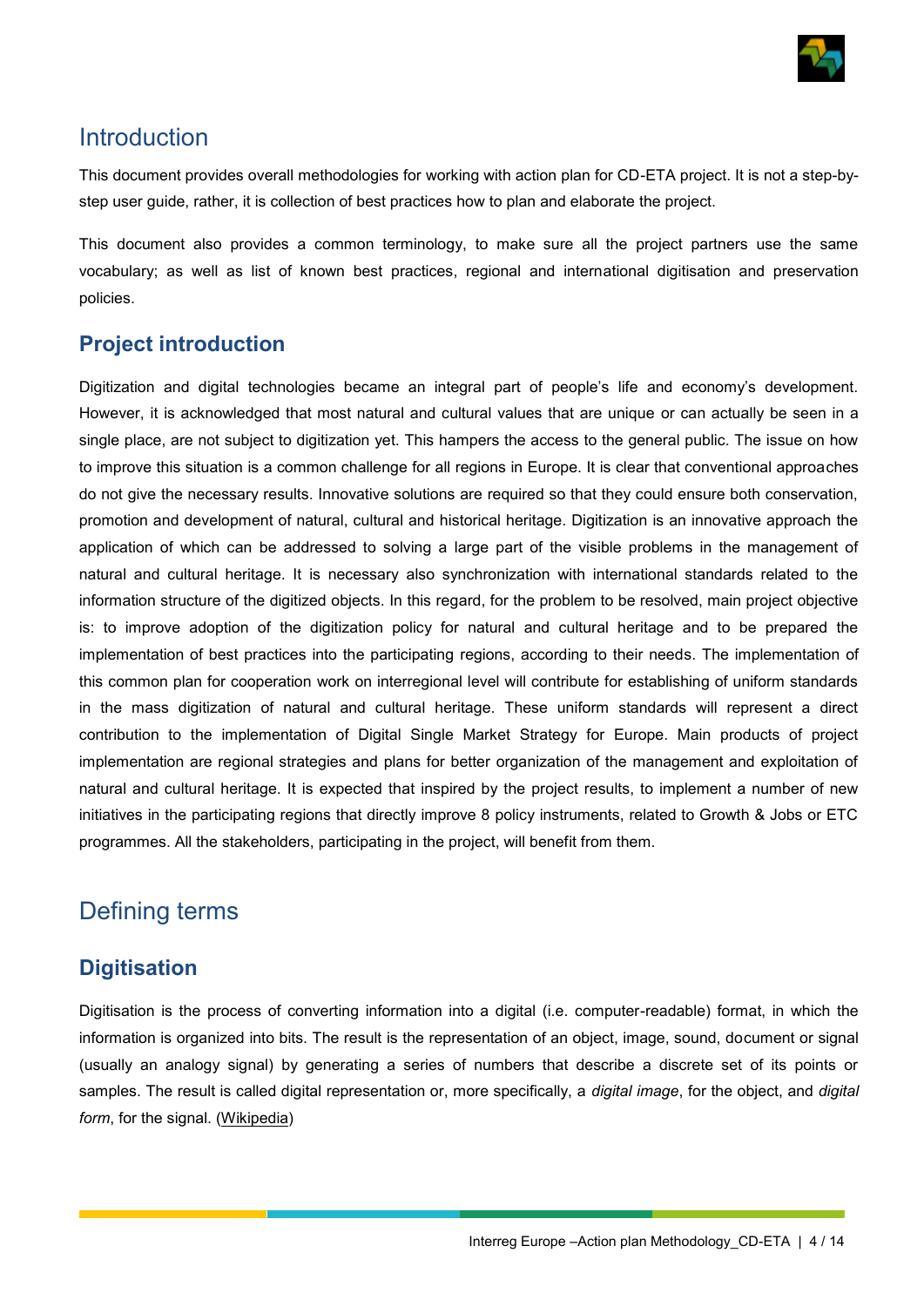

Digitisation does not define the quality (capturing photos with your mobile is also digitisation) nor requirements for metadata collection.

### <span id="page-4-0"></span>**Digitalisation**

Digitalisation is the use of digital technologies to change a business model and provide new revenue and value-producing opportunities; it is the process of moving to a digital business. [\(Gartner glossary\)](https://research.gartner.com/definition-whatis-digitalization?resId=3237920&srcId=1-8163325102)

Digitalisation process provides the workflow how digitised material can be enriched (with metadata for example) to provide and generate new (re)uses of digitised material.

#### <span id="page-4-1"></span>**Metadata**

Metadata is "data [information] that provides information about other data". Three distinct types of metadata exist: *descriptive metadata*, *structural metadata*, and *administrative metadata*. [\(Wikipedia\)](https://en.wikipedia.org/wiki/Metadata) In cultural heritage sector we mainly talk about the descriptive metadata, when describing the content of the scanned document or the photograph about the object. Structural metadata is used mainly for describing contexts [\(CIDOC CRM\)](http://www.cidoc-crm.org/).

### <span id="page-4-2"></span>**Cultural heritage**

UNESCO defines Cultural heritage in ["Convention concerning the protection of the world cultural and natural](http://whc.unesco.org/en/conventiontext/)  [heritage](http://whc.unesco.org/en/conventiontext/)" Article 1 as follows:

For the purposes of this Convention, the following shall be considered as "cultural heritage":

- **monuments:** architectural works, works of monumental sculpture and painting, elements or structures of an archaeological nature, inscriptions, cave dwellings and combinations of features, which are of outstanding universal value from the point of view of history, art or science;
- **groups of buildings:** groups of separate or connected buildings which, because of their architecture, their homogeneity or their place in the landscape, are of outstanding universal value from the point of view of history, art or science;
- sites: works of man or the combined works of nature and man, and areas including archaeological sites which are of outstanding universal value from the historical, aesthetic, ethnological or anthropological point of view.

### <span id="page-4-3"></span>**Intangible heritage**

UNESCO defines Cultural heritage in "[Convention for the Safeguarding of the Intangible Cultural Heritage](https://ich.unesco.org/en/convention)" Article 2 as follows:

1. The "intangible cultural heritage" means the practices, representations, expressions, knowledge, skills – as well as the instruments, objects, artefacts and cultural spaces associated therewith – that communities, groups and, in some cases, individuals recognize as part of their cultural heritage. This intangible cultural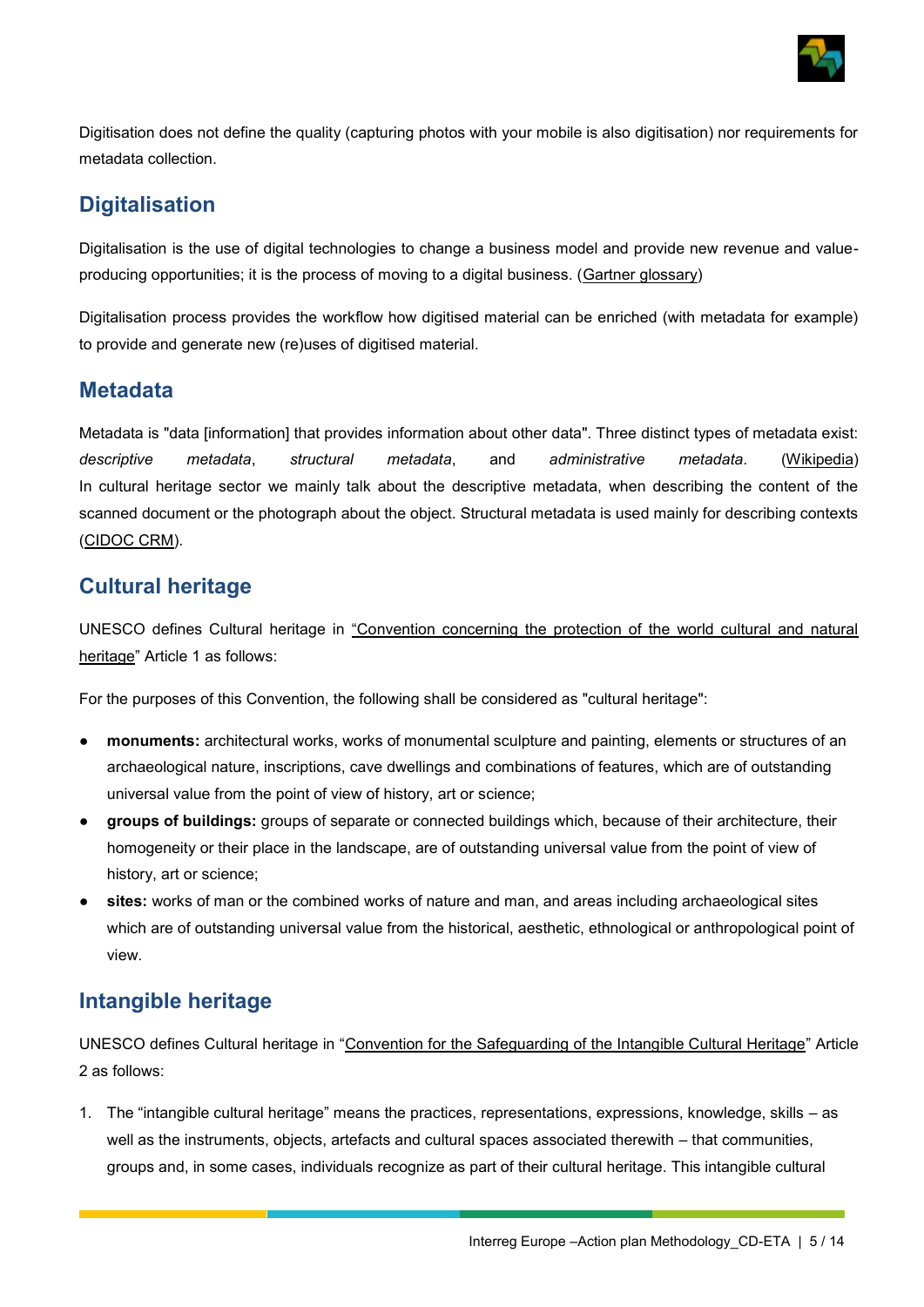

heritage, transmitted from generation to generation, is constantly recreated by communities and groups in response to their environment, their interaction with nature and their history, and provides them with a sense of identity and continuity, thus promoting respect for cultural diversity and human creativity. For the purposes of this Convention, consideration will be given solely to such intangible cultural heritage as is compatible with existing international human rights instruments, as well as with the requirements of mutual respect among communities, groups and individuals, and of sustainable development.

- 2. The "intangible cultural heritage", as defined in paragraph 1 above, is manifested inter alia in the following domains:
	- a. oral traditions and expressions, including language as a vehicle of the intangible cultural heritage;
	- b. performing arts;
	- c. social practices, rituals and festive events;
	- d. knowledge and practices concerning nature and the universe;
	- e. traditional craftsmanship.
- 3. "Safeguarding" means measures aimed at ensuring the viability of the intangible cultural heritage, including the identification, documentation, research, preservation, protection, promotion, enhancement, transmission, particularly through formal and non-formal education, as well as the revitalization of the various aspects of such heritage.
- 4. "States Parties" means States which are bound by this Convention and among which this Convention is in force.
- 5. This Convention applies mutatis mutandis to the territories referred to in Article 33 which become Parties to this Convention in accordance with the conditions set out in that Article. To that extent the expression "States Parties" also refers to such territories.

### <span id="page-5-0"></span>**Underwater heritage**

UNESCO defines Cultural heritage in "[Underwater Cultural Heritage 2001 Convention](http://www.unesco.org/new/en/culture/themes/underwater-cultural-heritage/2001-convention/official-text/)" Article 2 as follows:

- A. "Underwater cultural heritage" means all traces of human existence having a cultural, historical or archaeological character which have been partially or totally under water, periodically or continuously, for at least 100 years such as:
	- a. sites, structures, buildings, artefacts and human remains, together with their archaeological and natural context;
	- b. vessels, aircraft, other vehicles or any part thereof, their cargo or other contents, together with their archaeological and natural
	- c. context; and
	- d. objects of prehistoric character.
- B. Pipelines and cables placed on the seabed shall not be considered as underwater cultural heritage.
- C. Installations other than pipelines and cables, placed on the seabed and still in use, shall not be considered as underwater cultural heritage.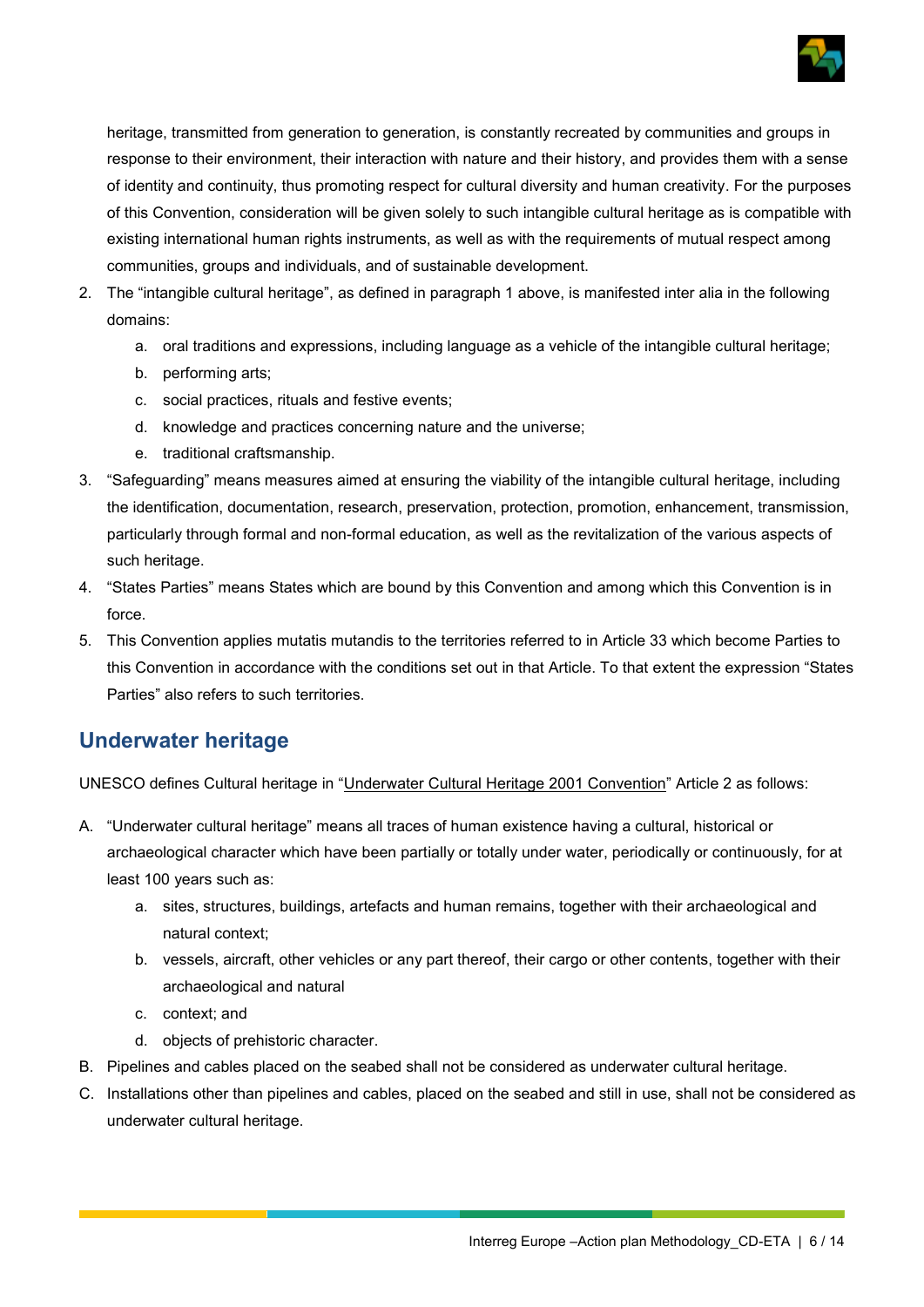

### <span id="page-6-0"></span>**Natural heritage**

UNESCO defines Cultural heritage in "[Convention concerning the protection of the world cultural and natural](http://whc.unesco.org/en/conventiontext/)  [heritage](http://whc.unesco.org/en/conventiontext/)" Article 2 as follows:

For the purposes of this Convention, the following shall be considered as "natural heritage":

- **natural features** consisting of physical and biological formations or groups of such formations, which are of outstanding universal value from the aesthetic or scientific point of view;
- **geological and physiographical formations** and precisely delineated areas which constitute the habitat of threatened species of animals and plants of outstanding universal value from the point of view of science or conservation;
- natural sites or precisely delineated natural areas of outstanding universal value from the point of view of science, conservation or natural beauty.

### <span id="page-6-1"></span>**Memory institution**

A memory institution is an organization maintaining a repository of public knowledge, a generic term used about institutions such as libraries, archives, museums, sites and monuments records (SMR), clearinghouses, providers of digital libraries and data aggregation services which serve as memories for given societies or mankind. Increasingly such institutions are considered as a part of a unified documentation/information science perspective. [\(Wikipedia\)](https://en.wikipedia.org/wiki/Memory_institution)

### <span id="page-6-2"></span>Digitisation best practices and standards

#### <span id="page-6-3"></span>**International standards**

### <span id="page-6-4"></span>**ISO/TR 13028:2010: Information and documentation - Implementation guidelines for digitization of records**

ISO/TR 13028:2010: establishes guidelines for creating and maintaining records in digital format only, where the original paper, or other non-digital source record, has been copied by digitizing; establishes best practice guidelines for digitization to ensure the trustworthiness and reliability of records and enable consideration of disposal of the non-digital source records; establishes best practice guidelines for the trustworthiness of the digitized records which may impact on the legal admissibility and evidential weight of such records; establishes best practice guidelines for the accessibility of digitized records for as long as they are required; specifies strategies to assist in creating digitized records fit for long-term retention; and establishes best practice guidelines for the management of non-digital source records following digitization.

Read more from:<https://www.iso.org/standard/52391.html>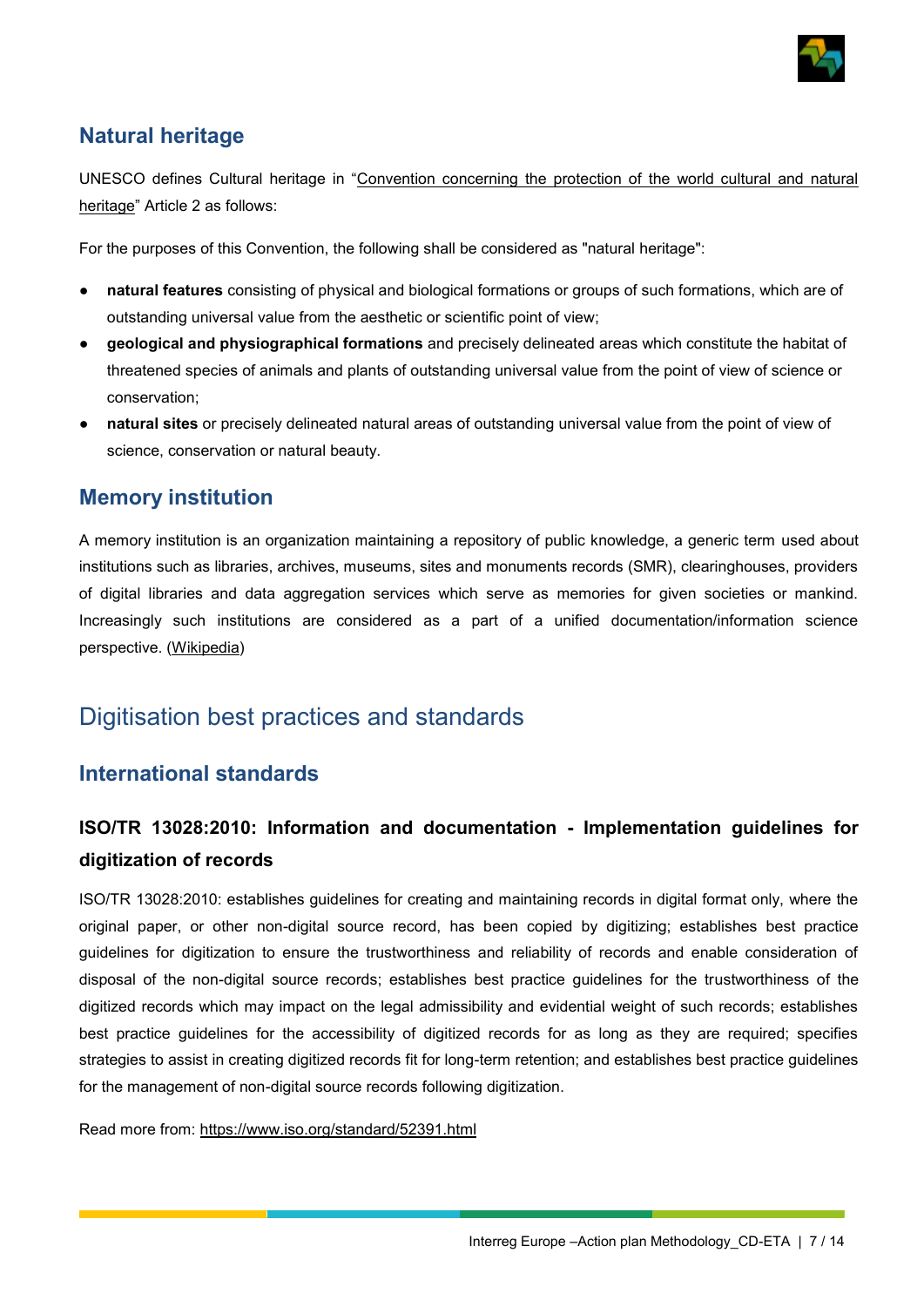

### <span id="page-7-0"></span>**Existing digitisation guidelines**

#### <span id="page-7-1"></span>**Federal Agencies Digital Guidelines Initiative (FADGI)**

The focus of the Guidelines is on historical, cultural and archival materials. The scope is limited to digitization practices for materials that can be reproduced as still images, e.g., printed matter, manuscripts, maps, and photographic prints, negatives and transparencies.

[Technical Guidelines for Digitizing Cultural Heritage Materials: Creation of Raster Image Files](http://www.digitizationguidelines.gov/guidelines/FADGI%20Federal%20%20Agencies%20Digital%20Guidelines%20Initiative-2016%20Final_rev1.pdf)

#### **Metamorphose**

Metamorphose is the Netherlands' national programme for the preservation of paper heritage. During the program they have developed [their own digitisation guidelines.](https://www.metamorfoze.nl/sites/metamorfoze.nl/files/publicatie_documenten/Metamorfoze_Preservation_Imaging_Guidelines_1.0.pdf)

#### <span id="page-7-2"></span>**The National Archives**

[The National Archives' standards and requirem](http://nationalarchives.gov.uk/documents/information-management/digitisation-at-the-national-archives.pdf)ents for the digitisation of analogue records in their collection.

#### <span id="page-7-3"></span>**Best practices**

#### <span id="page-7-4"></span>**Digital Preservation Coalition**

Digital Preservation Coalition's Digital Preservation Handbook provides an internationally authoritative and practical guide to the subject of managing digital resources over time and the issues in sustaining access to them.

[Digital Preservation Handbook](http://www.dpconline.org/handbook)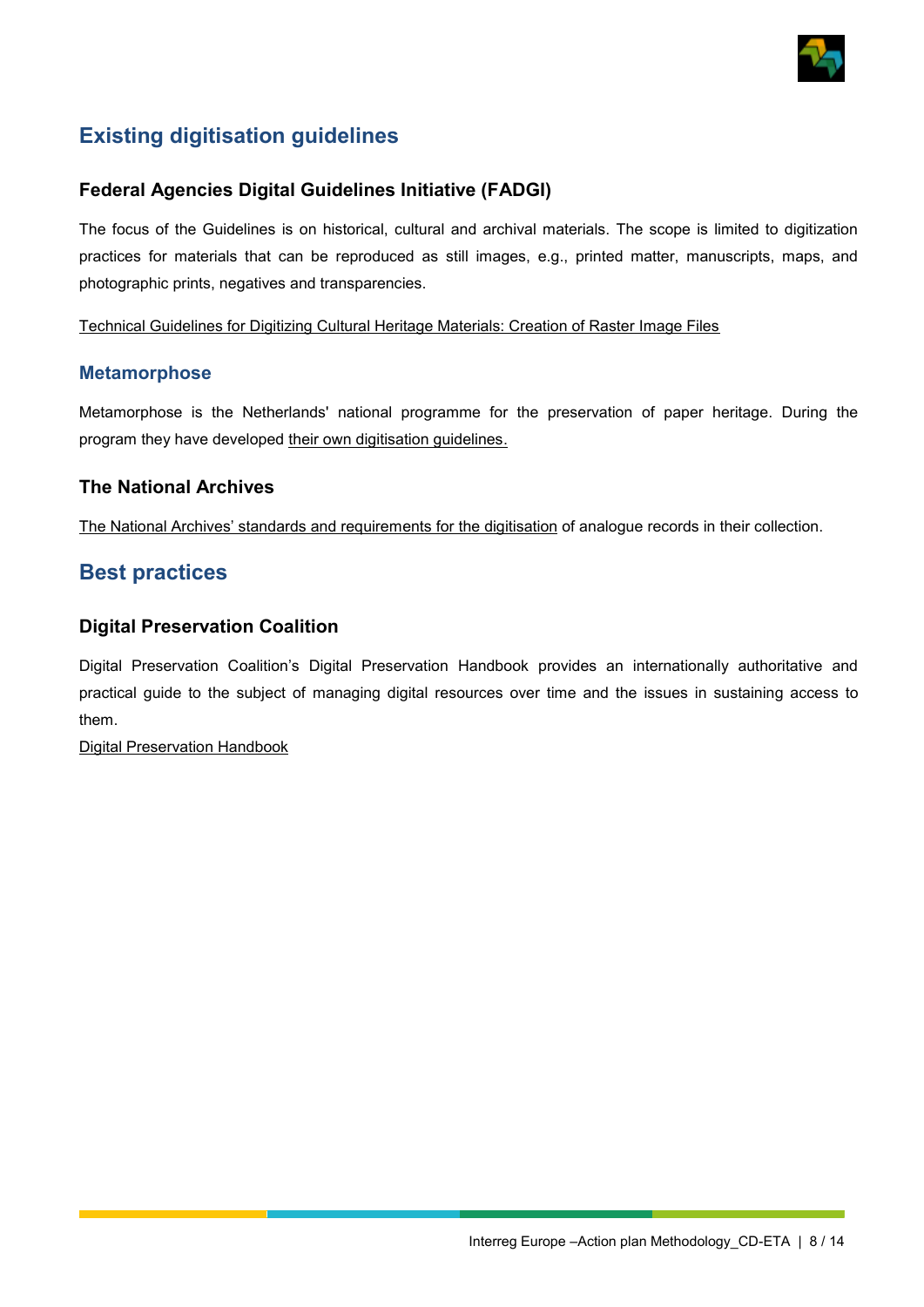

### <span id="page-8-0"></span>Mission, vision, strategy

Your mission defines your project, its objectives and its approach to reach those objectives. Your vision describes the desired future in the context of your project.

Ask yourself:

- How does your project fit into your overall strategy?
- Do you have a digital strategy?
- If not, where does this fit into your forward plan?
- How does this project fit into your other policies?

### <span id="page-8-1"></span>**SMART approach**



#### <span id="page-8-2"></span>**Specific**

Your goal should be clear and specific, otherwise you won't be able to focus your efforts or feel truly motivated to achieve it. When drafting your goal, try to answer the five "W" questions:

- What do I want to accomplish?
- Why is this goal important?
- Who is involved?
- Where is it located?
- Which resources or limits are involved?

#### <span id="page-8-3"></span>**Measurable**

It's important to have measurable goals, so that you can track your progress and stay motivated. Assessing progress helps you to stay focused, meet your deadlines, and feel the excitement of getting closer to achieving your goal.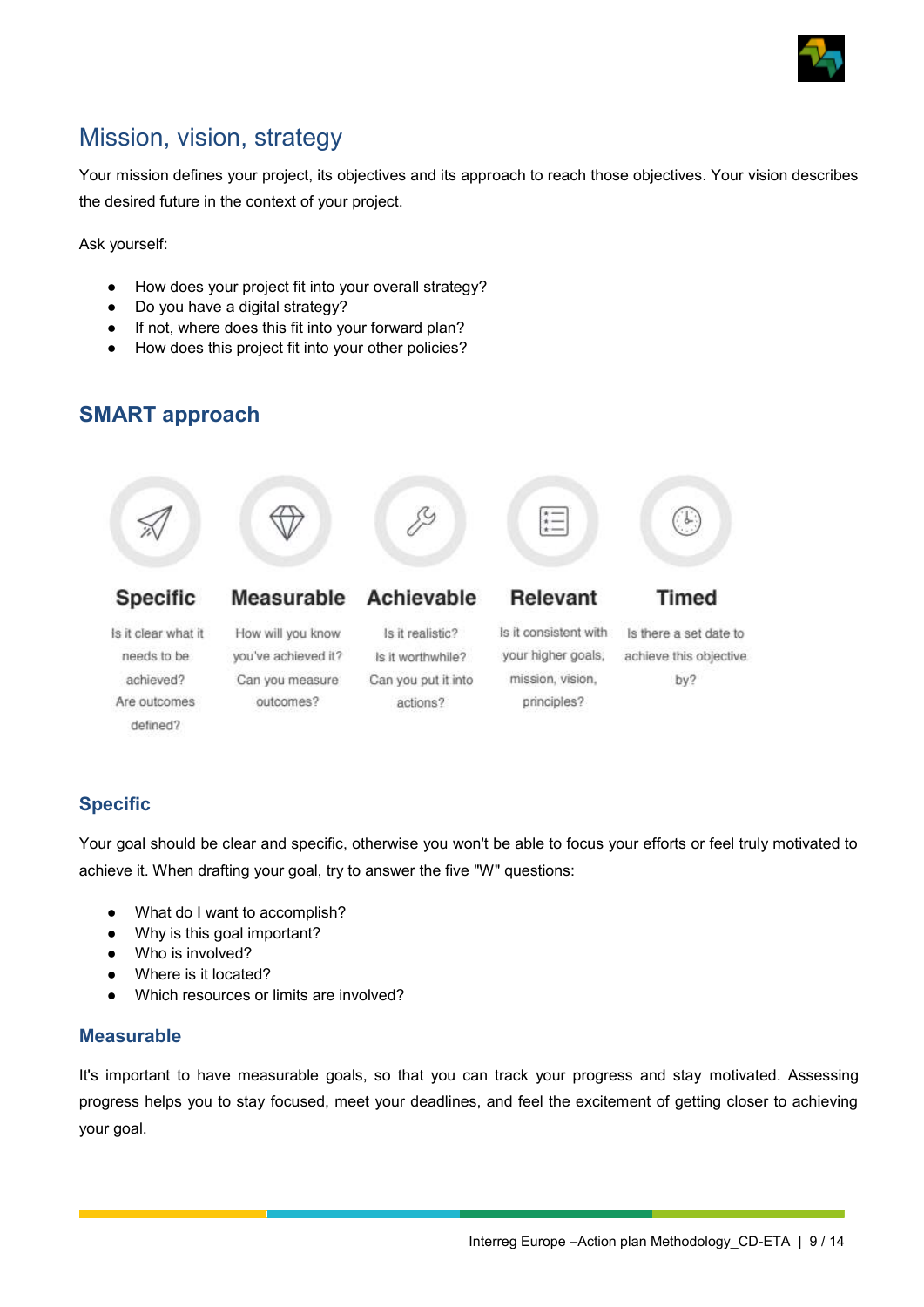

A measurable goal should address questions such as:

- How much?
- How many?
- How will I know when it is accomplished?

#### <span id="page-9-0"></span>**Achievable**

Your goal also needs to be realistic and attainable to be successful. In other words, it should stretch your abilities but still remain possible. When you set an achievable goal, you may be able to identify previously overlooked opportunities or resources that can bring you closer to it.

An achievable goal will usually answer questions such as:

- How can I accomplish this goal?
- How realistic is the goal, based on other constraints, such as financial factors?

#### <span id="page-9-1"></span>**Relevant**

This step is about ensuring that your goal matters to you, and that it also aligns with other relevant goals. We all need support and assistance in achieving our goals, but it's important to retain control over them. So, make sure that your plans drive everyone forward, but that you're still responsible for achieving your own goal.

A relevant goal can answer "yes" to these questions:

- Does this seem worthwhile?
- Is this the right time?
- Does this match our other efforts/needs?
- Am I the right person to reach this goal?
- Is it applicable in the current socio-economic environment?

#### <span id="page-9-2"></span>**Time-bound**

Every goal needs a target date, so that you have a deadline to focus on and something to work toward. This part of the SMART goal criteria helps to prevent everyday tasks from taking priority over your longer-term goals.

A time-bound goal will usually answer these questions:

- When?
- What can I do six months from now?
- What can I do six weeks from now?
- What can I do today?

(From [MindTools\)](https://www.mindtools.com/pages/article/smart-goals.htm)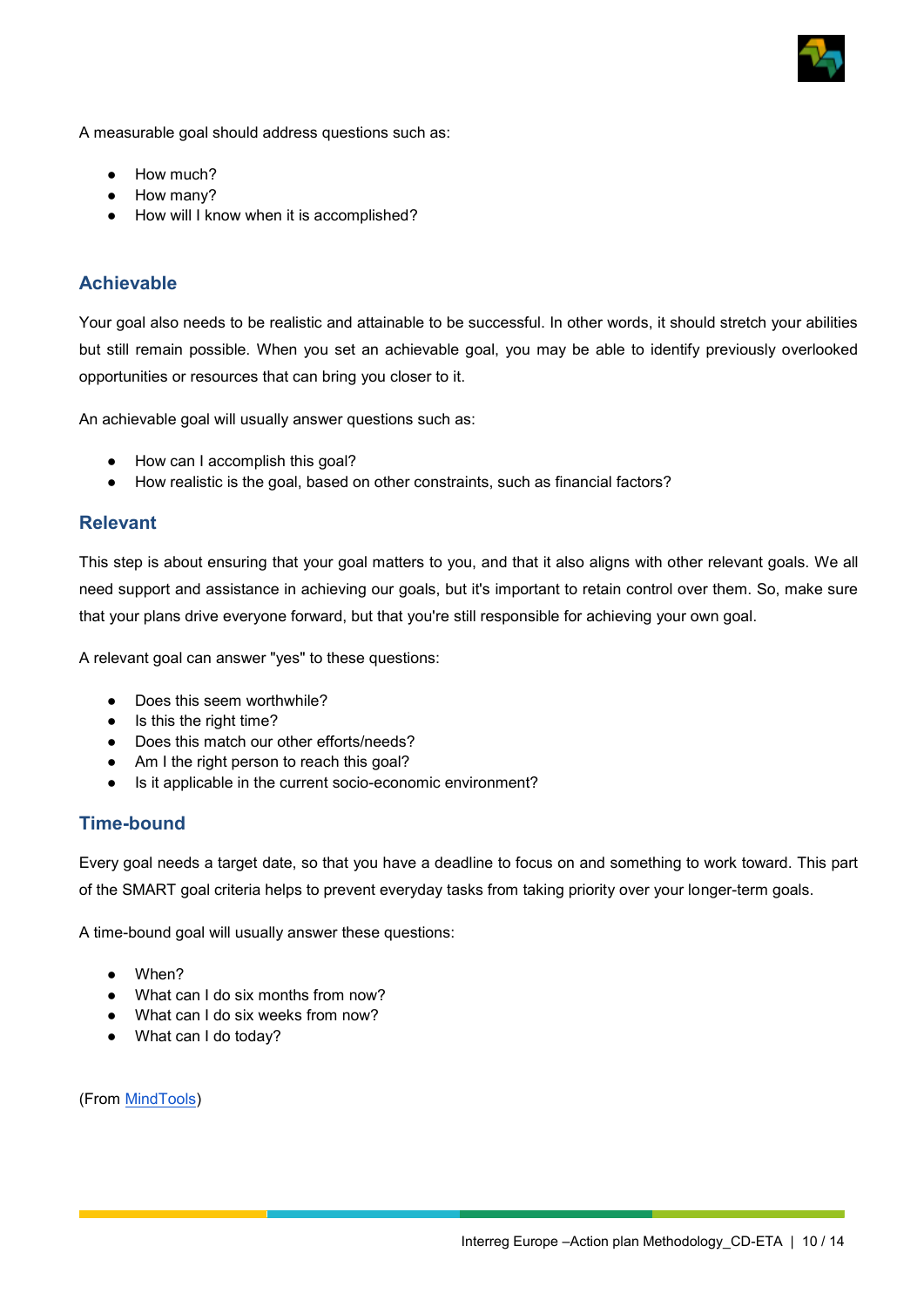

### <span id="page-10-0"></span>Planning for digitisation

### <span id="page-10-1"></span>**Digitisation maturity model**

Digitisation maturity model allows you to rate your 'digitisation maturity' and explains the actions you need to take to improve that maturity against each of the core digitisation activities.



Image courtesy: [Atlas of Living Australia](https://www.ala.org.au/who-we-are/digitisation-guidance/)

### <span id="page-10-2"></span>**Define needs**

First question to ask when planning your project is why you are doing it? Before coming up with solution you need to find out what is your problem.

Some question to ask:

- Will digitising this heritage help you meet your organisational goals?
- Are there any ongoing activities to help you determine priorities?
- Is it a priority in one of your policies, eg collection care?
- Significance (iconic cultural, natural heritage)
- Uniqueness
- **Representativeness**
- Is it suitable for digitisation?
- Is it in good physical condition?
- Are the rights and permissions secured or securable?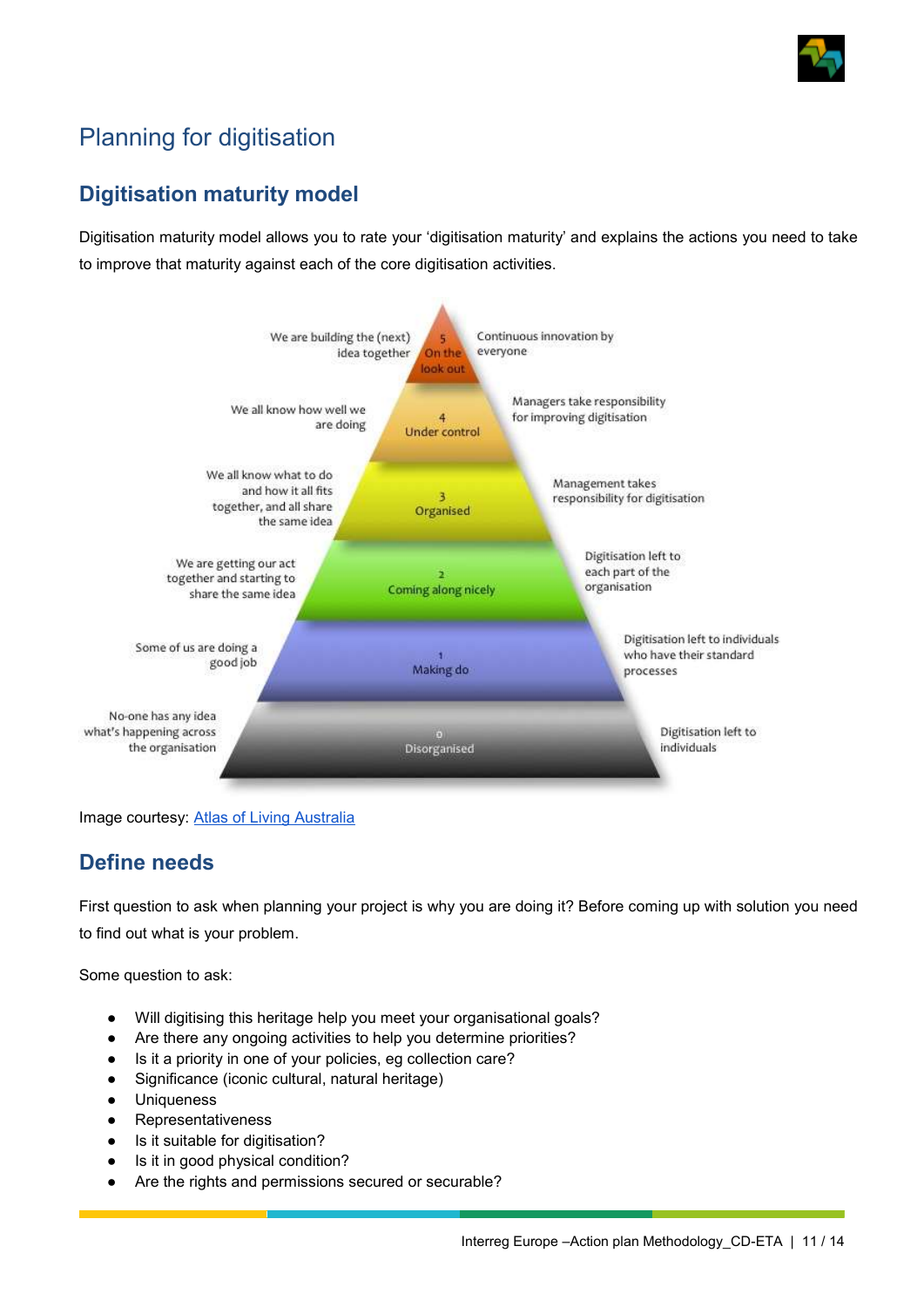

- Will digitisation significantly increase access to that material? (eg fragile material)
- Will digitisation significantly increase preservation of that heritage?
- Is there a demand?

### <span id="page-11-0"></span>**Copyright clearances**

Copyright and licencing has become very important issue in digital age. We have to make sure that we have copyright clearance before we can use our digitise content.

There are several initiatives to help you with licencing. Creative Commons [\(https://creativecommons.org/\)](https://creativecommons.org/) provides set of licences for wide range of purposes. Other one is called Rights Statements [\(http://rightsstatements.org\)](http://rightsstatements.org/). RightsStatements.org provides 12 standardized rights statements for online cultural heritage.

#### <span id="page-11-1"></span>**Standards**

As mentioned already above there are several standards and guidelines available for digitisations. When you start your work set your standards and follow them throughout the project.

Think also standards relating with your context you are working with as this might define some needs and requirements. For example in museums world there are guidelines for documentation (Spectrum) as well as international body looking into documentation issues (CIDOC).

### <span id="page-11-2"></span>Tools for elaborating the action plan

Below you can fin some tools to prepare your action plan. *SWOT analysis* helps you to map out the current situation in you institution or project; *Europeana impact toolkit* helps you to see beyond and assess the possible impact of your action(s); *Value proposition canvas* helps you to understand you r customer needs.

### <span id="page-11-3"></span>**SWOT analysis**

SWOT analysis (or SWOT matrix) is a strategic planning technique used to help a person or organization identify strengths, weaknesses, opportunities, and threats related to business competition or project planning [\(Wikipedia\)](https://en.wikipedia.org/wiki/SWOT_analysis).

- Which organisational strengths can be used to maximise identified opportunities?
- How can you use strengths to minimise threats?
- What actions can you take to minimise weaknesses using the identified opportunities?
- How can you minimise the organisation's weaknesses to avoid threats you identified?
- Use it to assess organisational needs
- Think of aspects most relevant to the activity
- Include relevant consumer trends
- Use it to define problems before solutions
- Use strengths to maximise opportunities and minimise threats
- Use opportunities to minimise weaknesses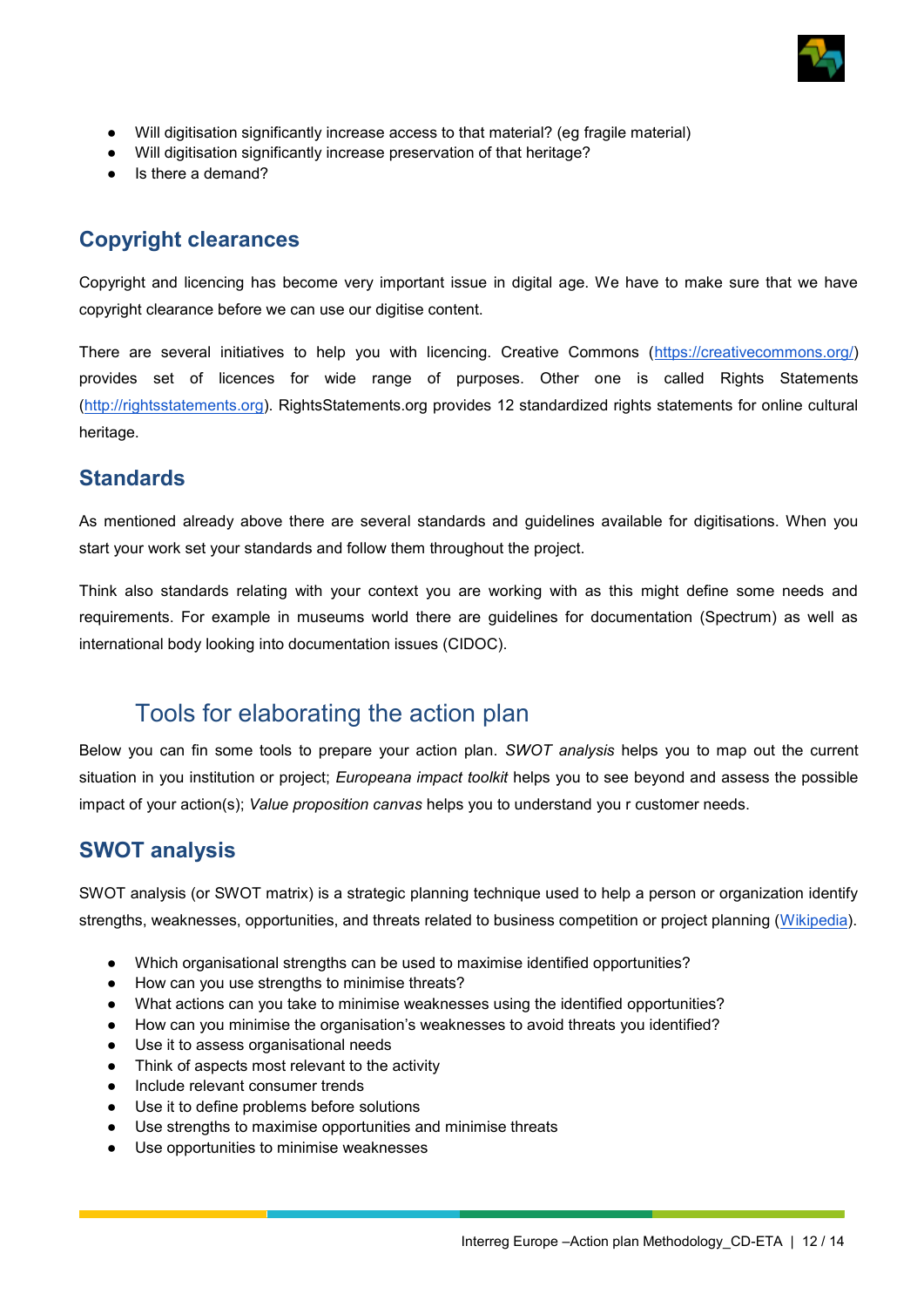

### <span id="page-12-0"></span>**Europeana impact toolkit**

Europeana impact toolkit will help to articulate the motivation for impact and show one way

to conduct the impact assessment. It is presented as a "playbook". The impact playbook method is designed for cultural heritage organizations to assess the impact of digital resources. It is founded on the principles laid out in the Balanced Value Impact Model developed by Professor Simon Tanner, King's College London.

You can download the toolkit from:<https://pro.europeana.eu/what-we-do/impact>

#### <span id="page-12-1"></span>**Value proposition canvas**

As mentioned already quite often we start to create solutions without looking into the problem we want to solve. In service design it would translate to the case, where we come up with the product or service we think our customers want. Value proposition canvas is a simple way to understand your customer's needs, and design products and services they want.



From:<https://strategyzer.com/canvas/value-proposition-canvas>

#### <span id="page-12-2"></span>**Gains**

- The outcomes customers want to achieve
- The concrete benefits they are seeking
- Gains are NOT simply the opposite of pains
- The hidden ambitions people have, their goals in life, things that make them happy

#### <span id="page-12-3"></span>**Pains**

Problems, risks, barriers, obstacles.